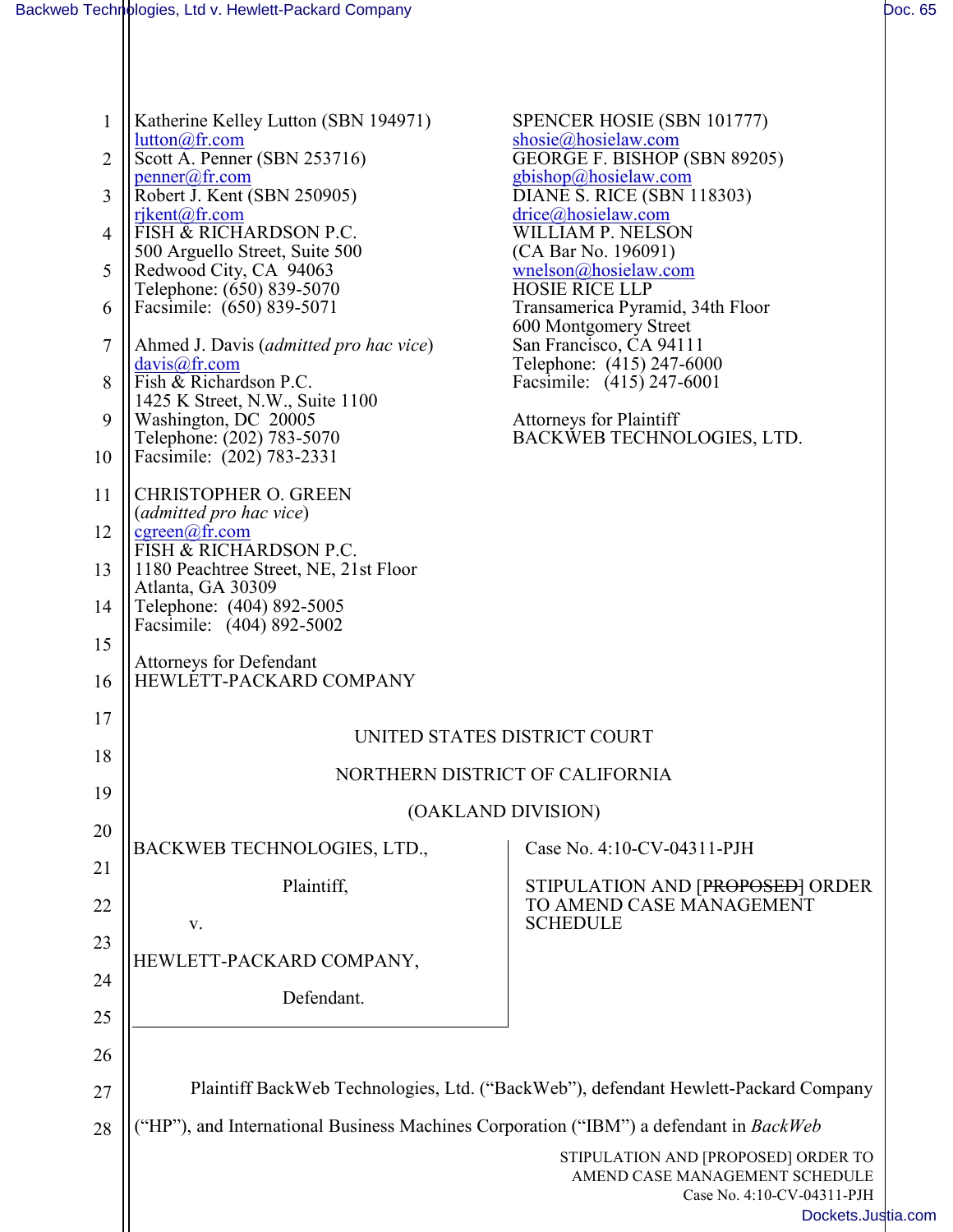Technologies, Ltd. v. International Business Machines Corporation, Case No. C 10-4310 PJH ("BackWeb v. IBM"), hereby stipulate through their respective counsel of record as follows:

WHEREAS the Initial Case Management Conference in BackWeb v. IBM was held as scheduled on April 21, 2011; and

WHEREAS, prior to the Initial Case Management Conference BackWeb and IBM jointly submitted a Joint Case Management Statement outlining a schedule for claim construction which joined the schedule for claim construction in BackWeb v. IBM; and

WHEREAS, at the Initial Case Management Conference, the Court stated concerns regarding joining the claim construction schedule in this case and *BackWeb v. IBM* because the Court would not have sufficient time to properly perform claim construction if the parties in both matters were each to submit separate briefs and attempt to construe 10 separate claim terms in each matter; and

WHEREAS, counsel for BackWeb and IBM represented that they thought an agreement to consolidate would be possible whereby the parties in this matter and in BackWeb v. IBM could agree to consolidate both the hearing and the related briefing process in a manner which would reduce the burden on the Court and lead to greater efficiency in the claim construction process in both matters; and

WHEREAS, the Court instructed BackWeb and IBM to speak to HP regarding these issues; and

WHEREAS, BackWeb, IBM and HP (collectively "the parties")<sup>1</sup> have reached an agreement which the parties hope will allow the Court sufficient time to properly perform claim construction for both cases at the same time which is in the best interest of all parties and the Court; and

2

1

 $\overline{a}$ 1 If the Court has any concerns regarding the stipulation, the parties would ask the Court for an opportunity to jointly discuss any issues with the Court, either telephonically or in person.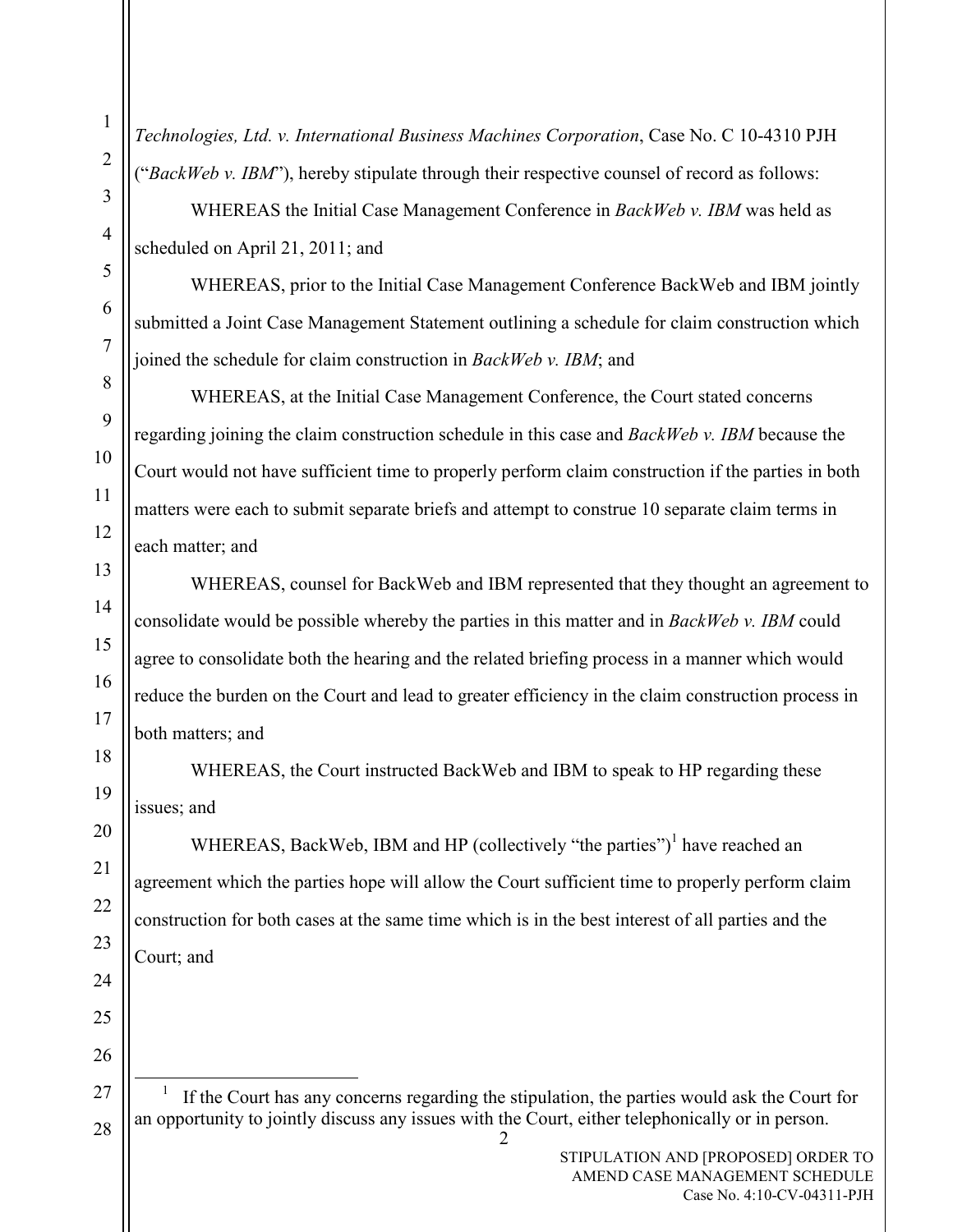| $\mathbf{1}$   |                                                                                                           |                                                                                                          |  |  |
|----------------|-----------------------------------------------------------------------------------------------------------|----------------------------------------------------------------------------------------------------------|--|--|
| $\overline{2}$ | WHEREAS, the parties agree that they will work in good faith to limit the number of terms                 |                                                                                                          |  |  |
|                | for the Court to construe to ten $(10)$ but if the parties are unable to limit it to ten $(10)$ they will |                                                                                                          |  |  |
| $\mathfrak{Z}$ |                                                                                                           | jointly seek leave asking the Court to construe at most twelve (12) terms; and                           |  |  |
| $\overline{4}$ |                                                                                                           | WHEREAS, IBM and HP have agreed to file joint briefs; and                                                |  |  |
| 5              | WHEREAS, the parties agree that they will work in good faith to stay within the page                      |                                                                                                          |  |  |
| 6              | limits dictated by the local rules for the Northern District of California but if they are unable to do   |                                                                                                          |  |  |
| $\overline{7}$ | so, they will jointly seek leave from the Court to allow the parties to exceed the page limits by at      |                                                                                                          |  |  |
| 8              | most ten $(10)$ pages for the opening claim construction brief, under Local P.R. 4-5 $(a)$ , and the      |                                                                                                          |  |  |
| 9              | responsive claim construction brief, under Local P.R. 4-5(b); and                                         |                                                                                                          |  |  |
| 10             | WHEREAS, the parties have also agreed to the Proposed Schedule attached hereto as                         |                                                                                                          |  |  |
| 11             | Exhibit A;                                                                                                |                                                                                                          |  |  |
| 12             | IT IS HEREBY STIPULATED by and between the parties that the Court may set the dates                       |                                                                                                          |  |  |
| 13             | set forth in the Proposed Schedule attached hereto as Exhibit A.                                          |                                                                                                          |  |  |
| 14             |                                                                                                           |                                                                                                          |  |  |
| 15             |                                                                                                           |                                                                                                          |  |  |
| 16             | Dated: May 3, 2011                                                                                        | FISH & RICHARDSON P.C.                                                                                   |  |  |
| 17             |                                                                                                           | By: /s/ Robert J. Kent                                                                                   |  |  |
| 18             |                                                                                                           | Robert J. Kent                                                                                           |  |  |
| 19             |                                                                                                           | <b>Attorneys for Defendant</b>                                                                           |  |  |
| 20             |                                                                                                           | HEWLETT-PACKARD COMPANY                                                                                  |  |  |
| 21             |                                                                                                           |                                                                                                          |  |  |
| 22             | Dated: May 3, 2011                                                                                        | <b>HOSIE RICE LLP</b>                                                                                    |  |  |
| 23             |                                                                                                           | By: /s/ George Bishop                                                                                    |  |  |
| 24             |                                                                                                           | George Bishop                                                                                            |  |  |
| 25             |                                                                                                           | <b>Attorneys for Plaintiff</b><br>BACKWEB TECHNOLOGIES, LTD.                                             |  |  |
| 26             |                                                                                                           |                                                                                                          |  |  |
| 27             |                                                                                                           |                                                                                                          |  |  |
| 28             |                                                                                                           |                                                                                                          |  |  |
|                |                                                                                                           | 3<br>STIPULATION AND [PROPOSED] ORDER TO<br>AMEND CASE MANAGEMENT SCHEDULE<br>Case No. 4:10-CV-04311-PJH |  |  |

 $\blacksquare$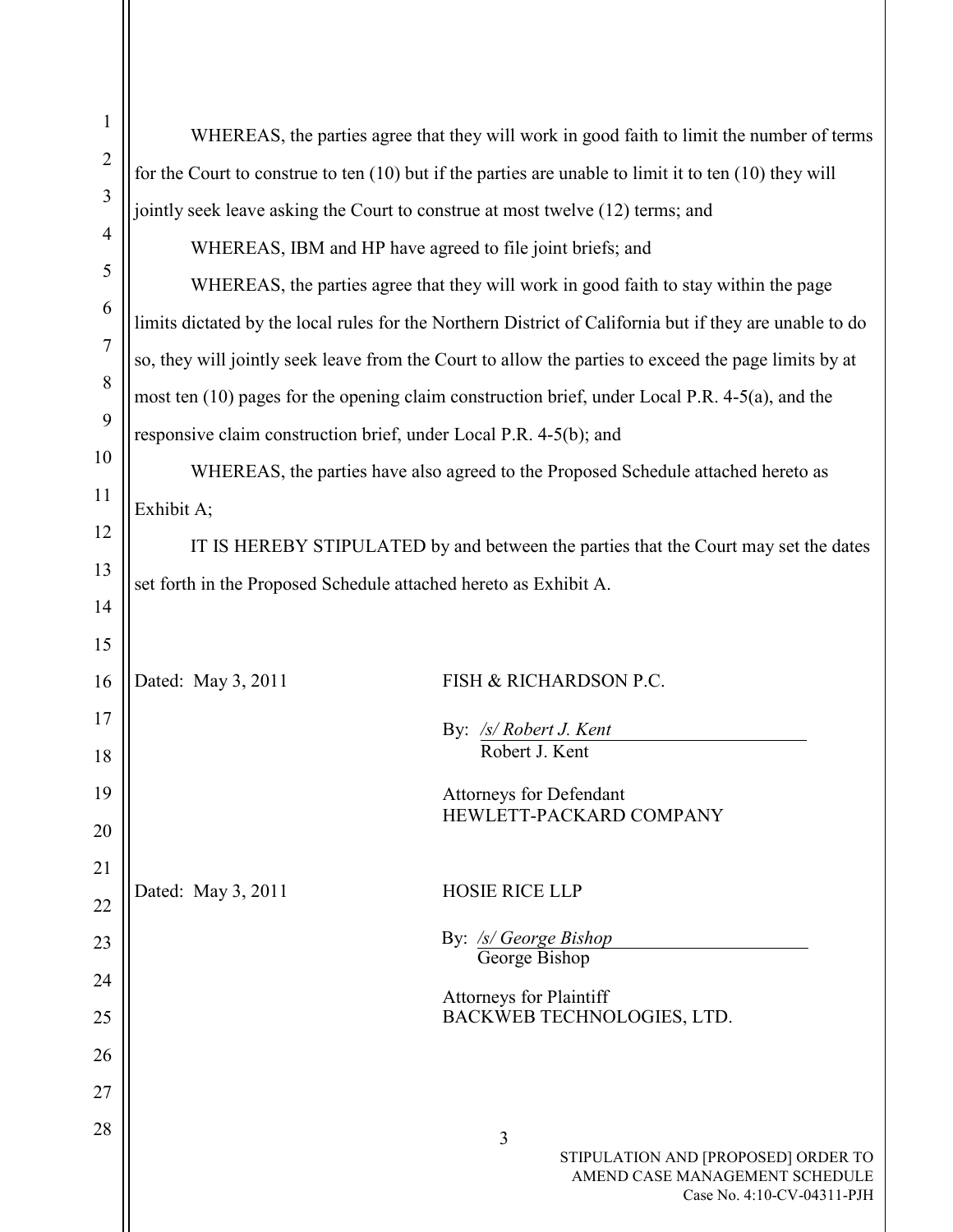| $\mathbf{1}$   | <b>FILER'S ATTESTATION</b>                                                                                            |  |  |
|----------------|-----------------------------------------------------------------------------------------------------------------------|--|--|
| $\overline{2}$ | Pursuant to General Order No. 45, Section X(B) regarding signatures, I attest under                                   |  |  |
| $\overline{3}$ | penalty of perjury that concurrence in the filing of this document has been obtained from George                      |  |  |
| $\overline{4}$ | Bishop.                                                                                                               |  |  |
| 5              |                                                                                                                       |  |  |
| 6              | Dated: May 3, 2011<br>FISH & RICHARDSON P.C.                                                                          |  |  |
| 7              |                                                                                                                       |  |  |
| 8              | By: /s/ Robert J. Kent<br>Robert J. Kent                                                                              |  |  |
| 9<br>10        | Attorneys for Attorneys for Defendant                                                                                 |  |  |
| 11             | HEWLETT-PACKARD COMPANY                                                                                               |  |  |
| 12             |                                                                                                                       |  |  |
| 13             |                                                                                                                       |  |  |
| 14             |                                                                                                                       |  |  |
| 15             |                                                                                                                       |  |  |
| 16             |                                                                                                                       |  |  |
| 17             |                                                                                                                       |  |  |
| 18             |                                                                                                                       |  |  |
| 19             |                                                                                                                       |  |  |
| 20             |                                                                                                                       |  |  |
| 21             |                                                                                                                       |  |  |
| 22             |                                                                                                                       |  |  |
| 23             |                                                                                                                       |  |  |
| 24             |                                                                                                                       |  |  |
| 25             |                                                                                                                       |  |  |
| 26             |                                                                                                                       |  |  |
| 27             |                                                                                                                       |  |  |
| 28             | $\overline{4}$<br>STIPULATION AND [PROPOSED] ORDER TO<br>AMEND CASE MANAGEMENT SCHEDULE<br>Case No. 4:10-CV-04311-PJH |  |  |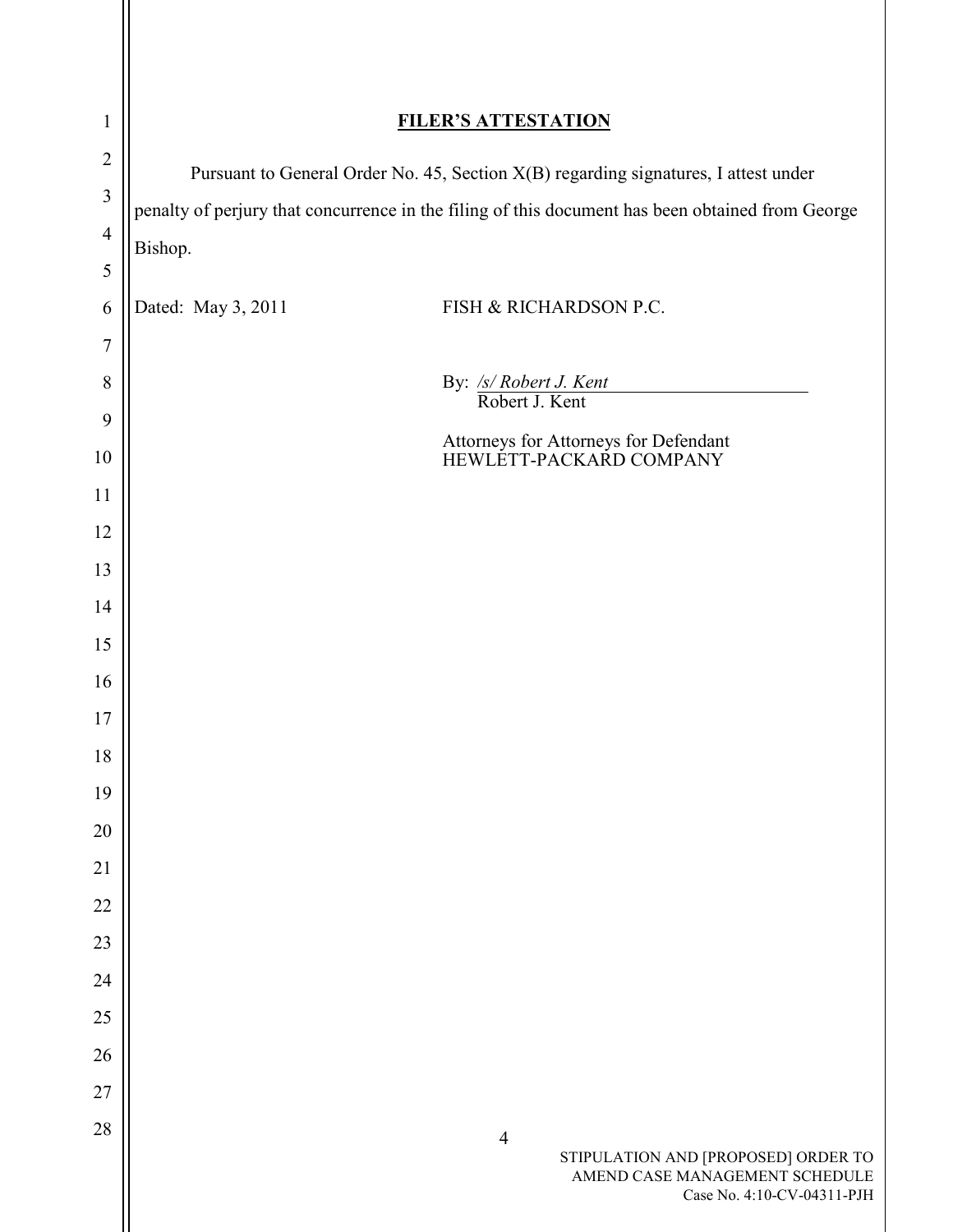| 1              | [PROPOSED] ORDER                                                                                                  |
|----------------|-------------------------------------------------------------------------------------------------------------------|
| $\overline{2}$ | PURSUANT TO STIPULATION, IT IS SO ORDERED.                                                                        |
| $\mathfrak{Z}$ |                                                                                                                   |
| $\overline{4}$ | DATED: May 10, 2011                                                                                               |
| 5              | DISTRI                                                                                                            |
| 6              |                                                                                                                   |
| $\overline{7}$ | rable Phyllis L<br>$\mathcal{P}_1$<br>The L<br>ØÑ<br>IT IS SO ORDERED<br>United                                   |
| 8<br>9         | INW                                                                                                               |
| $10\,$         | Judge Phyllis J. Hamilton<br>➢                                                                                    |
| 11             |                                                                                                                   |
| 12             | <b>EXPLOISTRICE OF</b>                                                                                            |
| 13             |                                                                                                                   |
| 14             |                                                                                                                   |
| 15             |                                                                                                                   |
| 16             |                                                                                                                   |
| 17             |                                                                                                                   |
| 18             |                                                                                                                   |
| 19             |                                                                                                                   |
| 20             |                                                                                                                   |
| 21             |                                                                                                                   |
| 22             |                                                                                                                   |
| 23             |                                                                                                                   |
| 24             |                                                                                                                   |
| $25\,$         |                                                                                                                   |
| 26             |                                                                                                                   |
| $27\,$         |                                                                                                                   |
| 28             | $\sqrt{5}$<br>STIPULATION AND [PROPOSED] ORDER TO<br>AMEND CASE MANAGEMENT SCHEDULE<br>Case No. 4:10-CV-04311-PJH |